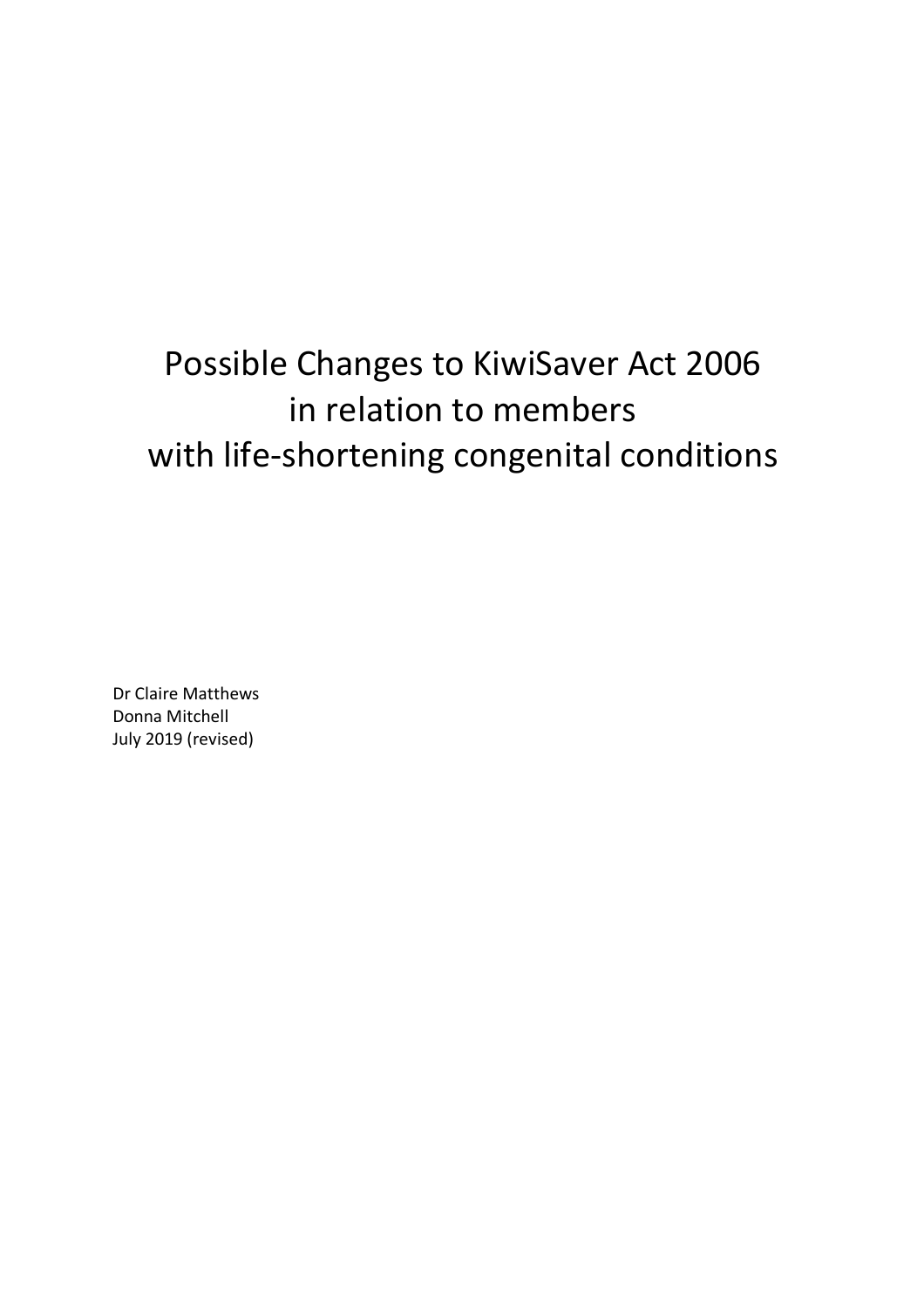# **1. Introduction**

Under the KiwiSaver Act 2006, unless funds are withdrawn for the purchase of a first home, a member cannot access the funds in their KiwiSaver account until the later of reaching the age of eligibility for NZ Superannuation or completing five years membership of the fund [Clause 4(2), Schedule  $1$ <sup>1</sup>. During the public consultation phase on the Taxation (Annual Rates for 2018–19, Modernising Tax Administration, and Remedial Matters) Bill, a submission was received raising the situation of Tim Fairhall.

Mr Fairhall has Down syndrome, with one effect being that he is aging prematurely, which means it is unlikely he will live to 65. Instead, his life expectancy is approximately 57 and he currently expects to retire around the age of 45-48. This means that he is not expected to live long enough to be able to access the funds in his KiwiSaver account under the current restrictions on when access is permitted.

The Ministry of Business, Innovation and Employment requested a short report to address the issues raised by Mr Fairhall, covering:

- Options for creating a new/different withdrawal category including specific suggestions and advice on (1) how to word those options and (2) what/who it would capture.
- A recommended process for establishing whether individuals fall within the category, and other checks and balances that should apply.

# **2. Consultation**

In preparing this report we have spoken to a number of people with an interest in KiwiSaver, as well as people able to provide guidance around congenital conditions. These include:

- KiwiSaver Trustees
- KiwiSaver Scheme providers
- Health and disability experts
- Mr Tim Fairhall, and his mother, Mrs Joan Fairhall
- Actuaries in relation to life expectancy
- IRD staff in relation to technical matters related to KiwiSaver
- A legal expert who specialises in the area of health and disability

 $1$  Access to KiwiSaver funds is possible in the case of serious illness or financial hardship [Clauses 10-12, Schedule 1]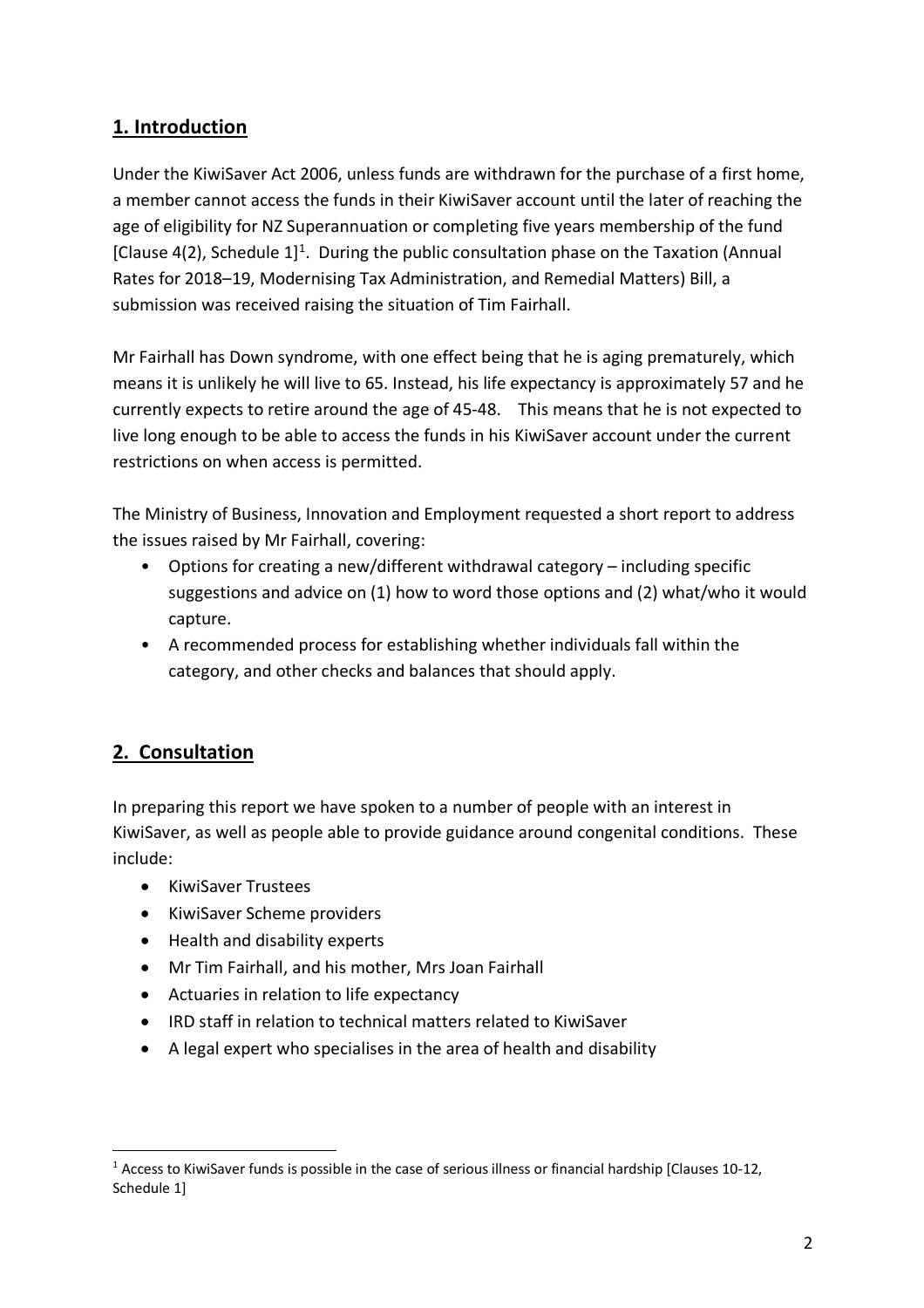In general, there was support in principle for providing earlier access than is currently permitted for KiwiSaver members with life-shortening congenital conditions. However, it is important to note that not all those spoken to were supportive of any change in access to KiwiSaver funds. During the discussions, information was provided to the authors to assist in formulating appropriate recommendations, and points raised about possible technical issues that need to be considered.

# **3. Background**

The KiwiSaver Act 2006 came into force on 1 July 2007 to provide a government-mandated scheme to assist New Zealanders to save for their retirement. While the primary purpose of the scheme is to fund a KiwiSaver member's retirement, the scheme rules mandated by the legislation include a provision for early withdrawal in the event of serious illness, where serious illness is defined as:

"an injury, illness, or disability—

- (a) that results in the member being totally and permanently unable to engage in work for which he or she is suited by reason of experience, education, or training, or any combination of those things; or
- (b) that poses a serious and imminent risk of death."
- [Clause 12(3), Schedule 1]

This provision is not suitable for the issue being considered here because it restricts the withdrawal to a point at which the KiwiSaver member is seriously incapacitated and/or facing imminent death. This means the member is unlikely to be able to utilise the funds to support an active and positive retirement, as intended by the scheme.

In some cases, KiwiSaver members face a likely death before reaching the end payment date, being the later of the age of eligibility for NZ Superannuation or five years membership, as a result of a congenital condition. If they do survive to the end payment date, their quality of life will likely have deteriorated so that access to their KiwiSaver funds will offer limited value in terms of being able to enjoy an active and positive retirement. Equity suggests that members with life-shortening congenital conditions should be able to withdraw their funds at an age when they can still expect to enjoy an active and positive retirement, as do other KiwiSaver members.

The population group of concern are people:

• with potentially life shortening conditions that are present from birth, although they may become evident or first occur in adulthood;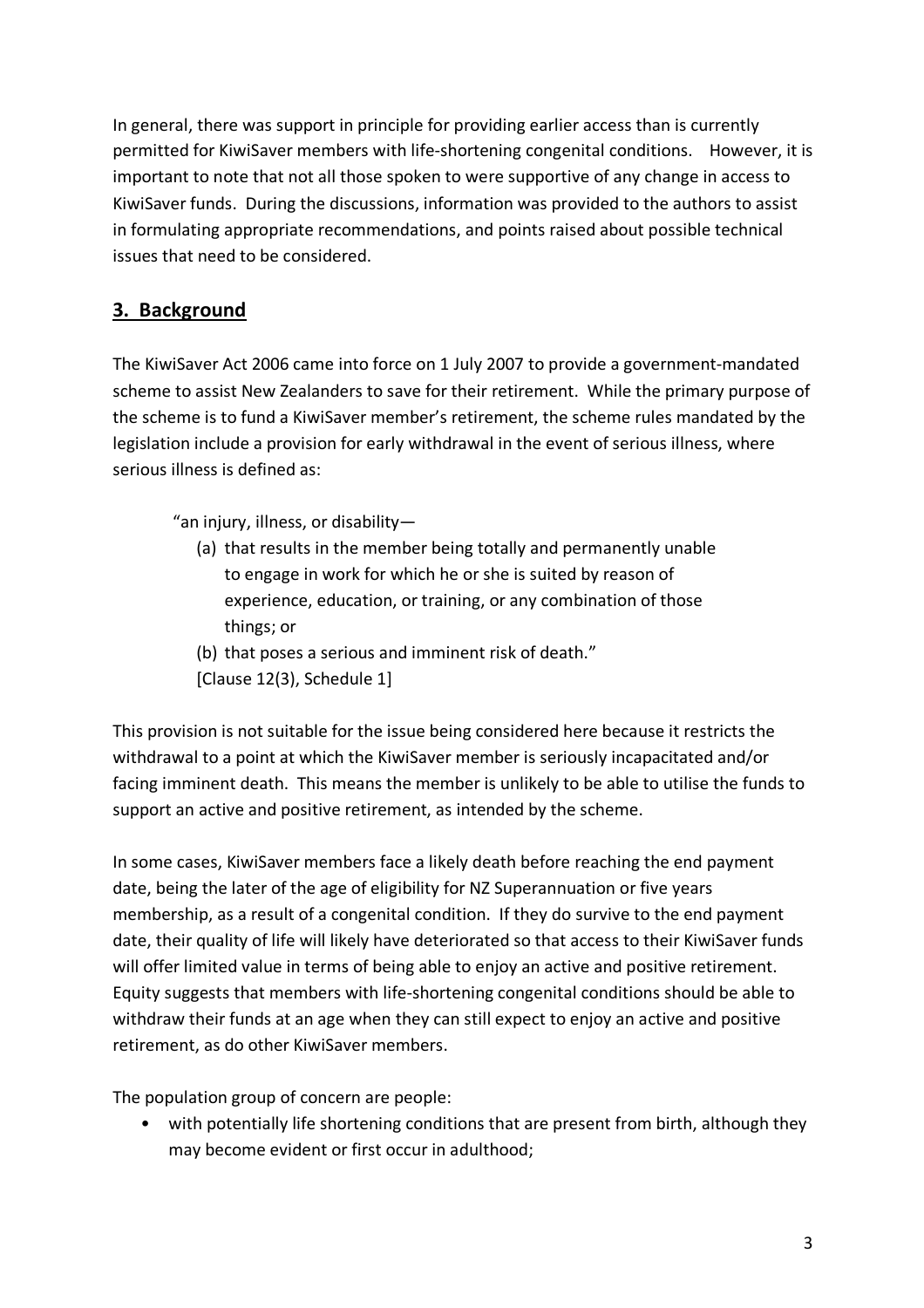- who have signed up to KiwiSaver with the expectation of being able to use their savings to contribute to their financial security, standard of living and quality of life when they retire; and
- who will have to/want to stop work before 65 in order to enjoy these benefits but under current rules cannot access their savings.

In order to address the issues raised by Mr Fairhall, we need to address the following questions:

- What do we know about conditions associated with a shortened life expectancy and their prevalence?
- What are some of the criteria that could/should be considered so that individuals can apply for early access to their funds?
- What evidence would people be asked to provide to support an application?
- What further information is needed to get a better understanding of prevalence of identified impairments, premature ageing, causes of death and impact on wellbeing and functional ability?

It is important to note that this report is solely focussed on the issue of access to a member's own KiwiSaver funds, and does not give any consideration to possible changes to NZ Superannuation entitlements.

# **4. Context**

As we consider possible changes to the KiwiSaver scheme to address the situation of members with life-shortening congenital conditions, there are a number of contextual matters that need to be considered.

# **4.1 UN Convention on the Rights for People with Disabilities**

New Zealand is a signatory to the UN Convention on the Rights for People with Disabilities (UNCPRD). The principles of the UNCRPD include non-discrimination, full and effective participation and inclusion in society, and equality of opportunity. It is important that our obligations under the convention are met under any changes that are made.

# **4.2 Life expectancy**

There is a difference in assessment of life expectancy for individuals and for cohorts, with average cohort life expectancy able to be measured with a reasonable level of accuracy; however, it is virtually impossible to do the same for an individual. Life expectancy can be assessed at any point in time, and is influenced by a range of factors, including genetics and lifestyle as well as socio-economic factors.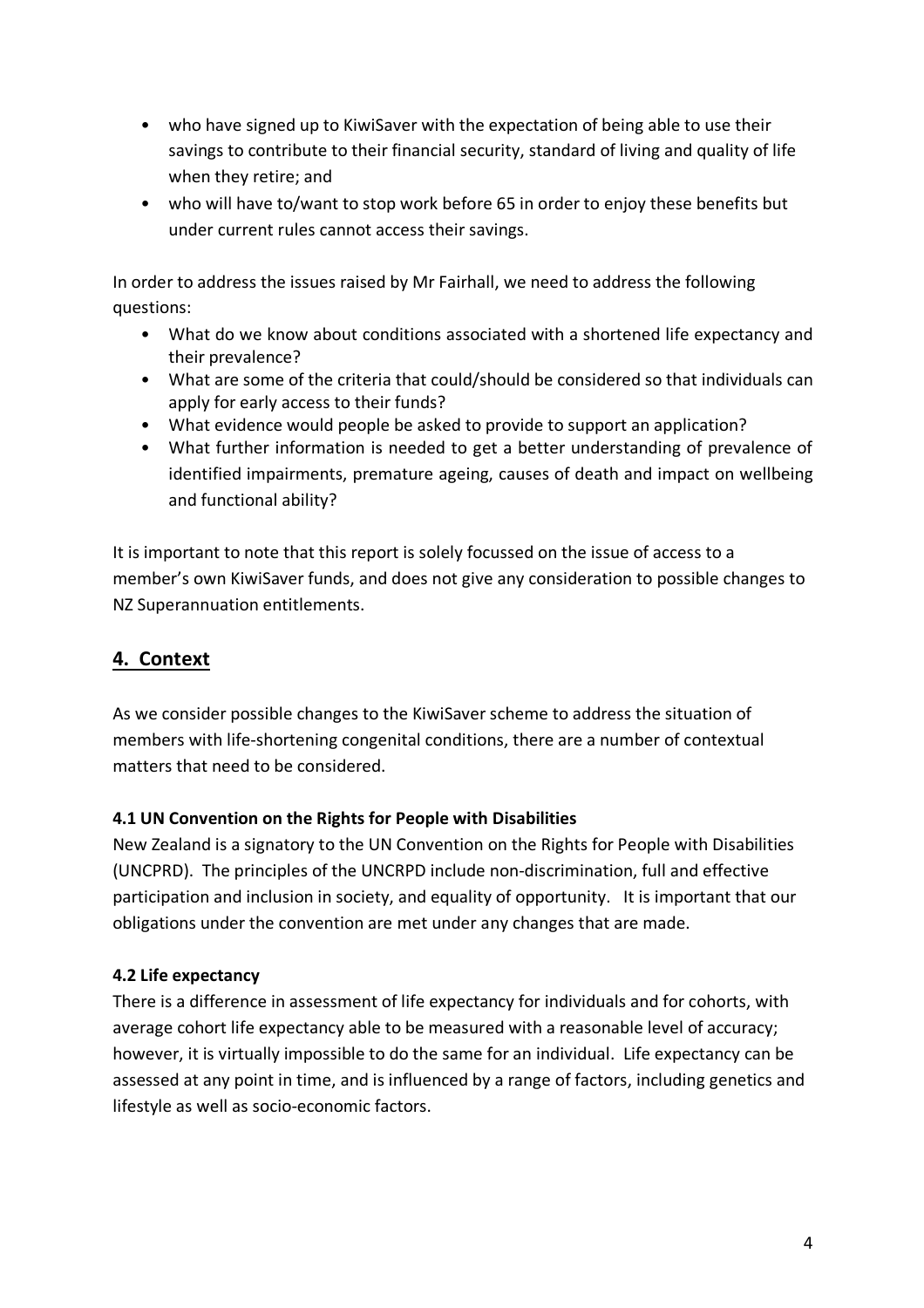## 4.2.1 Increases in Life Expectancy

Advances in medicine, health, genetic and molecular research have resulted in marked increases in life expectancy. Although not as easily quantifiable, changing attitudes, greater inclusion and improved social and community care have also contributed.

As with all New Zealanders, people with intellectual impairments are living longer although their average age is still significantly lower than the general population. For people with Down syndrome there has been an extraordinary increase in age of death, particularly over the last 30 years. (Bittles & Glasson, 2004; Coppus et al 2013; Emerson & Hatton 2014; Stancliffe et al, 2012). Reported increases in age of death have gone from nine years in 1929 to an increase in the median age of death from 25 years to 49 years in the period from 1983-1997. The life expectancy of a child born with Down syndrome in the first decade of this century is predicted to exceed 60 years (Yang et al., 2002).

## **4.3 Life-shortening conditions**

A person's life expectancy may be shortened by a range of conditions, some of which are congenital, such as cystic fibrosis, while others appear unexpectedly during their life-time, such as cancer. This report is restricted solely to the question of congenital conditions, including adult onset congenital conditions.

## 4.3.1 Poor Health and Earlier Mortality

Life expectancy for any one individual varies with the nature, severity and course of the condition, and related situational and environmental factors. These include the age of diagnosis of the condition and comorbidities, access to and availability of treatment and support services.

"*Our observation of excess cause-specific mortality in individuals with ASD [Autism Spectrum Disorder] may signify an increased biological vulnerability, as well as insufficient awareness, diagnoses and treatment of comorbid diseases. In other words, people may be more vulnerable to getting certain diseases that can lead to death and doctors may not be as good a diagnosing and treating these diseases in [this population group]*." (Hirvikoski et al, 2016)

The above statement applies equally to many of the conditions that fall into the group of people with conditions associated with a shortened life span. Additionally, there is growing evidence that the social determinants of health and wellbeing – education, employment, income/poverty and social supports - are strongly associated with poorer health outcomes, lower life expectancy and higher mortality rates (Rickard and Donkin, 2018; UK Trade Union paper, 2013). Many within the group of concern will have compounded and greater risk due to increased vulnerability associated with poorer social determinants of health such as inequalities in access to education, low income and low rates of employment (Rickard & Donkin, 2018).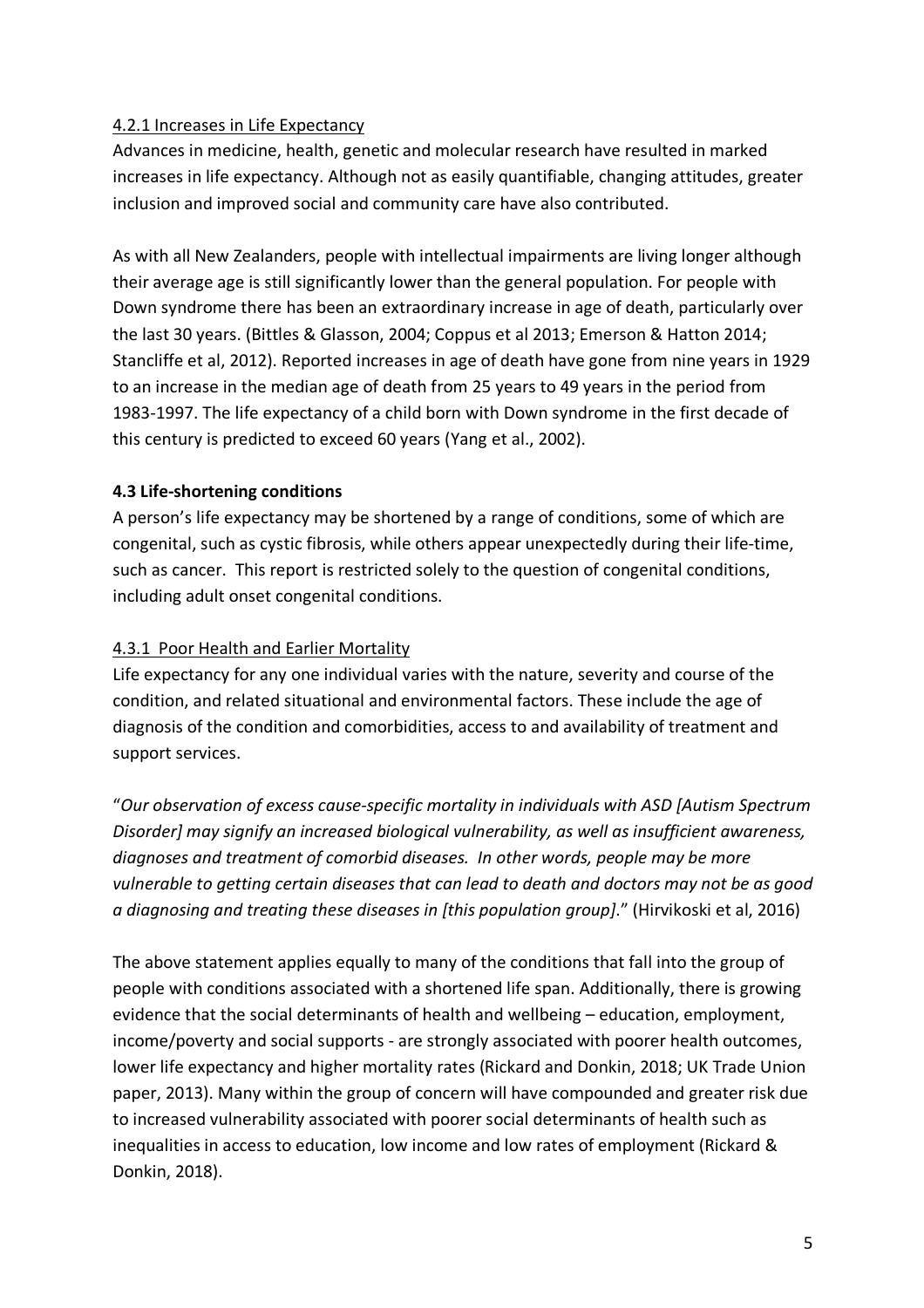Race and ethnicity are also critical factors with Māori and Pasifika people being overrepresented in groups with high rates of potentially preventable diseases and lower life expectancy. The Social Report 2016 produced by the Ministry for Social Development explains that the lower life expectancy for Māori reflects higher death rates than for non-Māori at nearly all ages, and notes there are a number of explanatory factors including smoking rates and socio-economic factors – the report also notes that there "is a difference [in life expectancy] of 7.5 years for males and 6.1 years for females" between the most and least deprived areas of New Zealand.

#### **4.4 Positive Retirement**

Financial security, health, wellbeing, lifestyle, and adapting to change are key areas of consideration when thinking about retirement (Stancliffe, 2018; University of Otago Economics discussion paper No. 1703). Retiring voluntarily, planning for retirement, and engaging in a gradual transition to full retirement through bridge employment have all been associated with positive outcomes in general population studies (Wang & Shultz, 2010).

To understand retirement for people with the conditions that are the focus of this discussion, consideration has to be given to their employment experiences. Many of this group will have significantly lower rates of participation in employment and very different experiences to those of the general population. Despite policy initiatives to increase participation in work for particular population groups there has been little, if any, change. While there is a lack of disability and impairment specific data, recent information illustrates the gap and extent of the problem. The Household Labour Force data for the June 2017 quarter reports a labour force participation rate of 25.2% for disabled people and 72.6% for the not disabled group.

Recent research that explored retirement for individuals with intellectual and developmental impairments found that older adults with intellectual and developmental impairments do decrease their participation in paid employment as they age (Stancliffe et al., 2018). However, most adults with intellectual impairment are not in paid employment and if they are, their retirement tends to be sudden rather than a gradual reduction in work hours.

These findings indicate a need for connected and coherent policies across government, including reasonable accommodations in services, what is counted as income and possible impact on entitlements to benefits. While exact circumstances may vary for those with intellectual and developmental impairments, inherited conditions, illness, injury in adulthood and so on, many of the issues will be the same.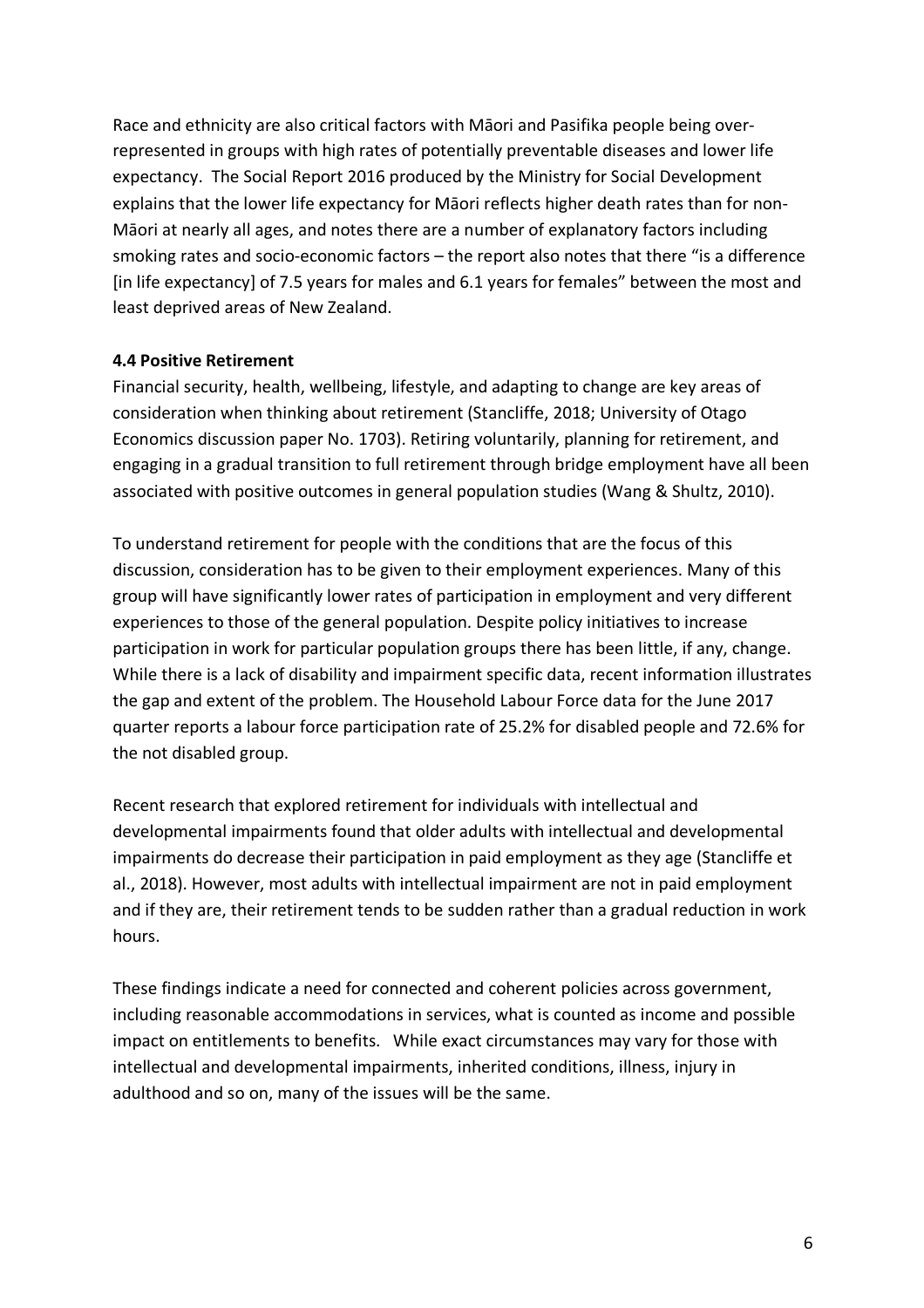# **5. Conditions with a Potential for Shortened Life Expectancy**

There are a number of conditions that have the potential to limit life expectancy or are associated with a shortened life span. How this translates for a particular individual will vary according to a number of factors. However, there are common features associated with higher rates of earlier death and premature ageing. These include:

- Greater severity of the condition (impairment/disability/disorder/disease)
- Having multiple conditions/comorbidities
- Where the condition is associated with a nervous system disorder (neurological, neurodevelopment impairment), particularly epilepsy
- Where the condition has an increased risk of respiratory aspiration and secondary disease
- Making comparisons with the right cohort/age band. The difference that this makes was illustrated earlier, as a child born with Down syndrome today has a considerably greater from birth life expectancy than of 30 years ago (see section 3.2.1 above). This applies across all the conditions discussed in this report.

The impacts of these factors are illustrated in the following sections. Many of the conditions listed are congenital (present at or before birth), however, for many people the cause of their condition is unknown.

# **5.1 Developmental Impairments**

Available New Zealand information (MoH Health Indicators, 2011) on life expectancy from birth for people with intellectual impairments found males' average life expectancy to be 59.7 years, 18 years below that of the male general population average of 78.4 and females almost 23 years below that of the female population average of 82.4 years. This is consistent with findings in similar countries. People with an intellectual impairment die 15- 20 years earlier than the average age in UK (Rickard & Donkin, 2018).

As a population group, people with an intellectual impairment have a shorter life expectancy from birth and increased age specific mortality rates across all age bands. A significant downward trend in over-time mortality rates for people with intellectual impairments was reported with an equivalent to a 1.2% year-on-year reduction. For the same period in the general population in England and Wales, the decline was 2.2% for men and 1.7% for women. As such the relative inequality in mortality rates showed a modest increase (Emerson and Hatten, 2014).

Mortality rates are higher for people with more severe impairments. In a UK sample of 247 people with intellectual impairments (Heslop et al, 2013), the average age of death varied by severity of impairment – 67.5 years for people with a mild learning impairment, 64 years for people with moderate, 59 years for severe, 46 years for people with profound and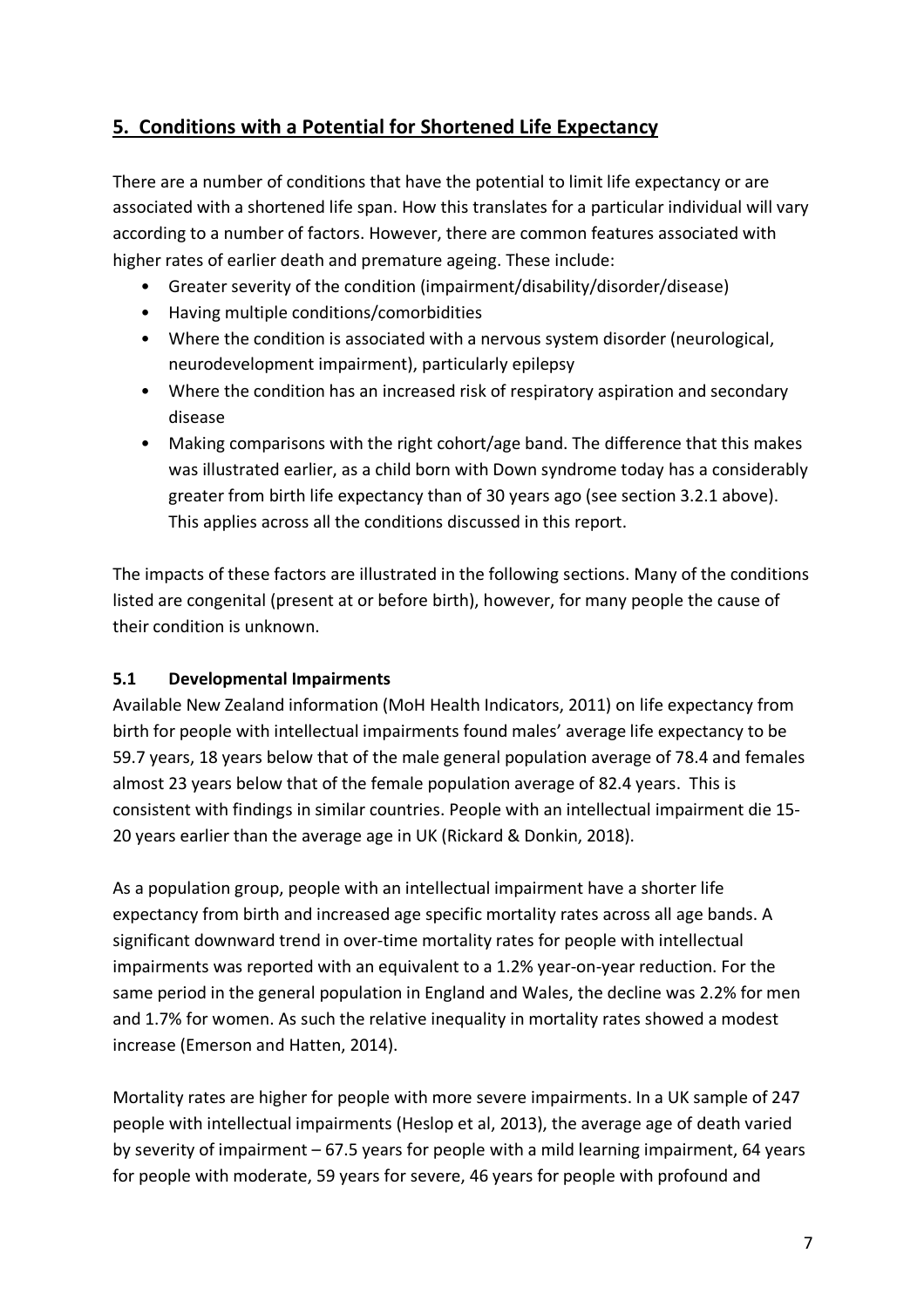multiple impairments. Young adults, women, people with epilepsy, people with Down syndrome and other congenital causes of intellectual impairment have also been found to have higher mortality rates.

Ageing is commonly reported as starting earlier for many people with intellectual impairment. This is seen in an earlier age of onset of medical problems related to the natural history of the specific impairment and earlier onset of some age-related diseases and frailty (Coppus, 2013). Commonly associated conditions experienced by people with intellectual impairments at higher rates than the general population include epilepsy, physical and sensory impairment, respiratory disease and dementia. People with intellectual impairment also have high rates of mental health disorders which in turn are associated with poor health and earlier death.

## 5.1.1 Down Syndrome

A review (O'Leary et al., 2018) of early death and causes of death for people with Down syndrome found a life expectancy 28 years younger than the general population. Congenital heart anomalies and respiratory conditions were the leading cause of death and more common than in the general population. People with Down syndrome have a greater chance of developing dementia at an earlier age than people with intellectual impairment without Down syndrome and the general population. An Irish study (McCarron et al., 2014) found that 15.8% of over 40s with Down syndrome had dementia or other serious memory impairment. This compared with 6% of over 60s in the general population. In another Irish study (McCarron et al, 2011) 26.1% had developed dementia by the age of 50, 79.6% by 60 and 95.7% by age 68.

# 5.1.2 Fragile X

Fragile X is the most commonly known inherited form of intellectual impairment. People with Fragile X have higher rates of epilepsy than the general population. Fragile X-associated Tremor/Ataxia Syndrome (FXTAS) is a progressive neurological impairment that can affect some male carriers over the age of 50 (Forster-Gibson & Holden, 2017). Life expectancy for people with Fragile X is normal, and therefore it is not a life-shortening congenital condition and outside the scope of this report.

#### 5.1.3 Cerebral Palsy

For people with cerebral palsy who are able to walk and do not have complications, life expectancy is similar to that in the general population. For those who have hard to control seizures, significant respiratory difficulties, severe gastroesophageal reflux disease (GERD) and who are not ambulant, there is an increased risk of early mortality with life expectancy ranging from late 20s to early 50s. (Fehlings & Hunt 2017)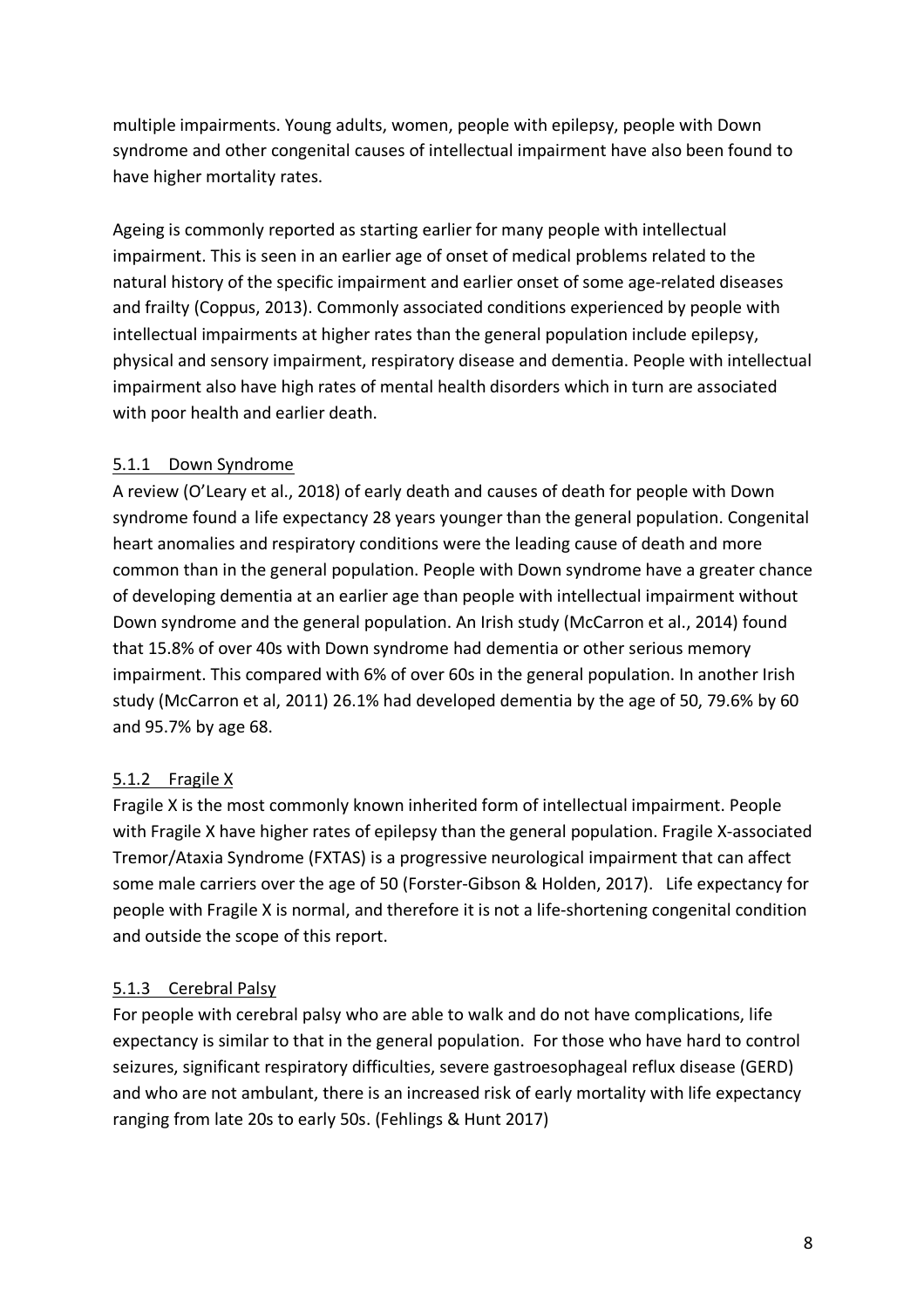## **5.2 Adult Onset Conditions**

#### 5.2.1 Multiple Sclerosis

Using data from similar countries, it is estimated that one in every thousand New Zealanders has Multiple Sclerosis (MS) or approximately 4,000 people (Multiple Sclerosis Research Trust). Symptoms usually appear between the ages of 20 and 50 with a peak in the early 30's. The course of MS is unpredictable. Some people are minimally affected while others rapidly progress to being severely disabled. Most people with MS fall in between the two extremes. MS is more prevalent in people who have Northern European ancestry. MSNZ suggests that "on average, a person with MS can expect to live 7-10 years fewer than those without MS" (https://www.msnz.org.nz/prognosis/).

A small New Zealand study (Multiple Sclerosis NZ incidence study) to determine the numbers of people presenting with a first demyelinating event or new diagnosis of MS between June 1st, 2012 and May 31st, 2014 found the average age at which people developed their first symptoms was 37.8 ±11.8 years. This is older than the average age recorded in previous studies. The mean age at diagnosis was 42.2 years indicating that there is a significant delay between the onset of first symptoms and diagnosis of MS.

#### 5.2.2 Motor Neurone Disease

Motor neurone disease (MND) is the umbrella term for a group of degenerative diseases that kill muscle nerve cells, affecting people's movement, speech and ability to breath. The incidence of MND is around 2 per 100,000 with median survival time approximately three years from symptom onset (Scotter, 2015).

The study found that New Zealand had the highest mortality rate from MND of any participating country with 2.2 deaths per 100,000 people. The mortality rate is just ahead of Australia and the United Kingdom, and while further research is needed to understand what is contributing to the high death rate, it is believed there may be links to genetic predispositions, especially among Māori and Pasifika people. Waiting times for a neurology consultation can be more than a year (Professor Valery Feigin, AUT quoted in James Ensor, Newshub, 2018).

A recent global study (Global Burden of Disease), in which New Zealand participated, reported the risk of developing the disease as one in 300 with most people dying within 15- 20 months of diagnosis. As a result, the current serious illness provisions are more appropriate for someone with MND.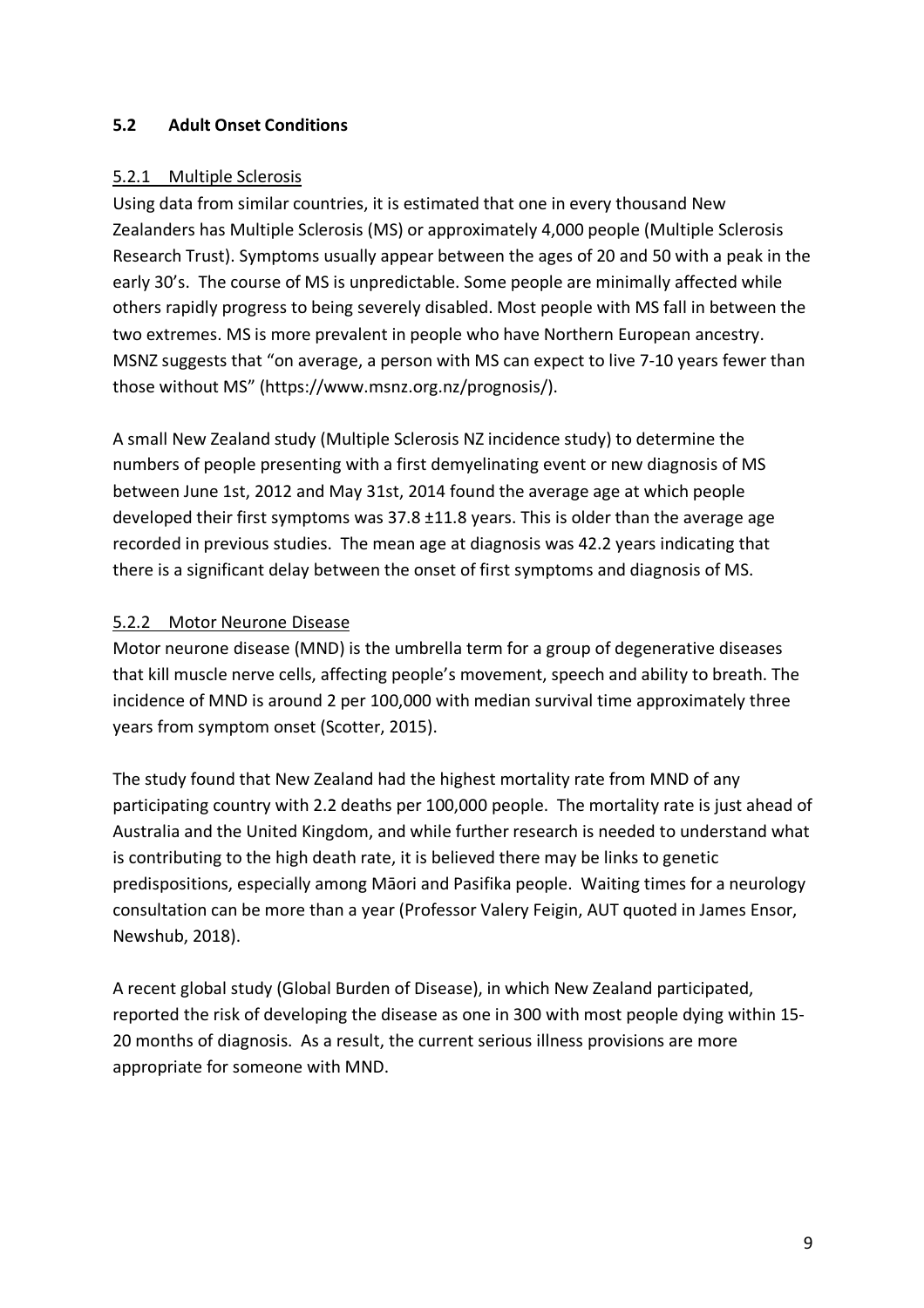# 5.2.3 Other Relevant Conditions

Other relevant conditions that may be life-shortening and should therefore also be considered for inclusion as allowing early access to KiwiSaver funds are Huntington's chorea and Fetal Alcohol Syndrome Disorder (FASD).

There are other conditions that may result in death at an earlier age than the general population, including dementia and sequelae following different levels of severity of Spinal Cord Injury (SCI) and Traumatic Brain Injury (TBI). These are not congenital conditions and are therefore outside the scope of this report. Another condition outside the scope of this report is early onset (before 65) Parkinson's disease, as there is uncertainty as to whether it is a congenital condition or the result of environmental factors. There may be value in follow up work on conditions such as these.

# **6. Recommendations**

#### 6.1 Early access allowed

Some KiwiSaver members have congenital conditions that result in a shortened life span. Delaying access to their KiwiSaver funds until the legislated end payment date can be seen as inequitable since it means they are unable to enjoy the active and positive retirement available to ordinary members. As a signatory to the UNCRPD, New Zealand is expected to enable full and effective participation and inclusion in society and equality of opportunity for people with disabilities.

**Recommendation 1:** The KiwiSaver Act 2006 should be amended to allow for an earlier end payment date for members with life shortening congenital conditions.

#### 6.2 Consequential effects of early access

The purpose of allowing early access is to allow the KiwiSaver member with a life-shortening congenital condition to enjoy an active and positive retirement similar to an ordinary member. In practice, the member is in effect 'retiring', in the same way that an ordinary member 'retires' on reaching the age of eligibility for NZ Superannuation. This means that the changes that occur to a member's KiwiSaver scheme entitlements on reaching the end payment date should also apply in cases of early access, in particular ending the entitlement to the Member Tax Credit and Compulsory Employer Contributions.

**Recommendation 2:** The introduction of an earlier end payment date should be accompanied by changes to remove the entitlement to Member Tax Credit and Compulsory Employer Contributions.

#### 6.3 Life shortening congenital conditions

There are several known congenital conditions that are recognised as being associated with a shortened life-span. Enabling early access for such conditions should be made as simple as possible. However, there may be other congenital conditions, which are less common or not yet identified, that may also be associated with a shortened life span. The range of congenital conditions that may permit early access should not be limited to currently known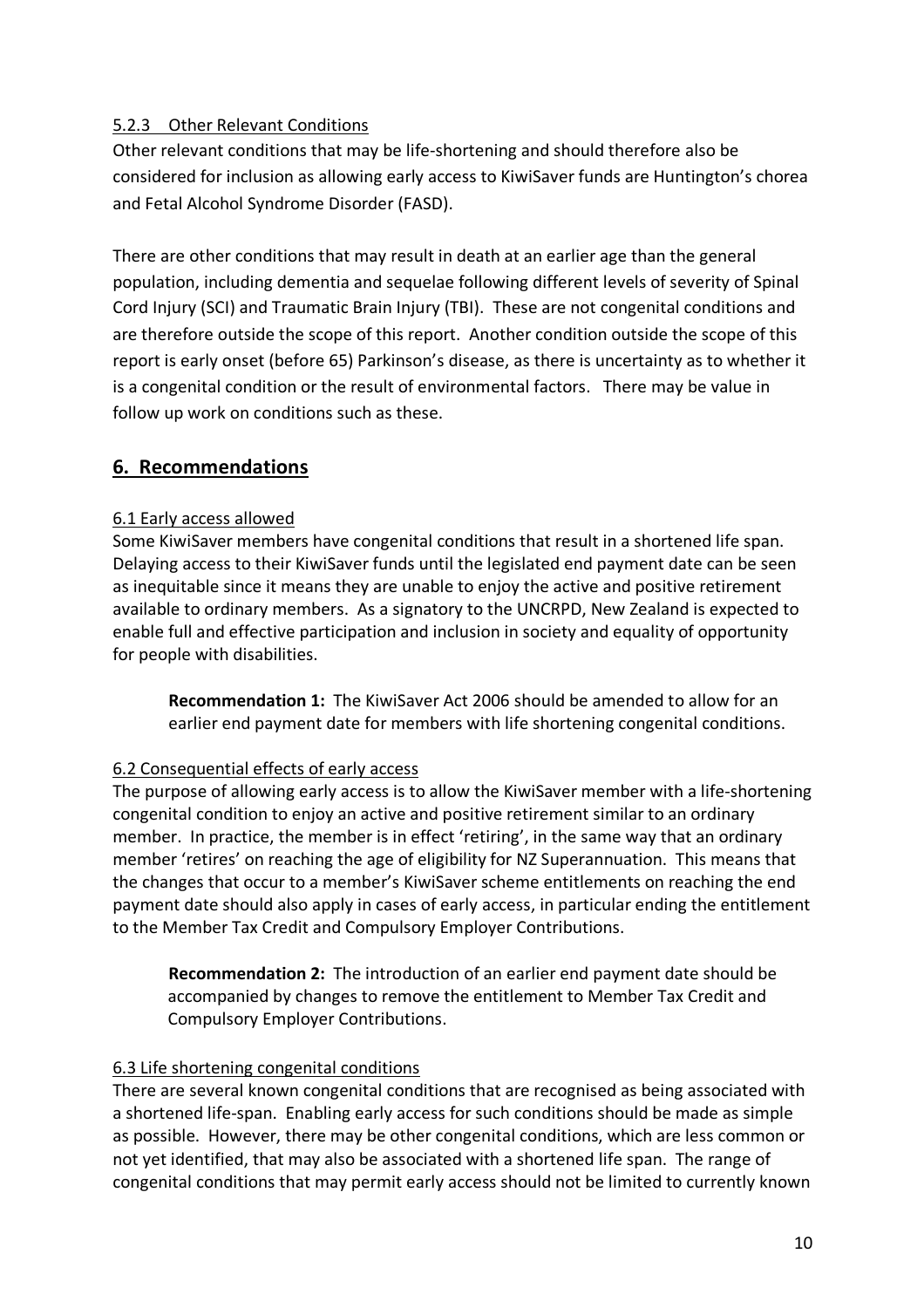conditions. In addition, it should be possible to remove conditions from allowing early access where medical advances mean that the condition is no longer considered lifeshortening.

**Recommendation 3:** The KiwiSaver Act 2006 should be amended to permit the making of a regulation that

- (a) Specifies the congenital conditions that allow early access, which may be revised from time to time.
- (b) Specify the end payment date associated with each condition included in the regulation.
- (c) Prescribes a process for assessing other congenital conditions to determine whether the condition should be added to or removed from the list of conditions permitting early access and/or permitting early access for an individual.

A person with Down Syndrome, Cerebral Palsy, Huntington's Chorea or Foetal Alcohol Syndrome is born with it. The basis of our recommendation on Multiple Sclerosis is that no one knows for certain what causes Multiple Sclerosis and more work is being done. However, Multiple Sclerosis New Zealand reports there may a risk factor at birth (which contributes to it being congenital) and environmental factors (Vitamin D, smoking or obesity) as contributors to adult onset of the condition.

**Recommendation 4:** The congenital conditions that permit early access should include Down Syndrome, Cerebral Palsy, Multiple Sclerosis, Huntington's chorea, and Foetal Alcohol Syndrome Disorder. An individual with one of these conditions who is applying for early access must apply in writing to their provider.

- The application must include a medical certificate that confirms the member has a congenital condition listed in the regulation.
- The medical certificate must be from a New Zealand registered medical specialist with a relevant area of expertise that includes the member's congenital condition.
- The medical conditions included in the regulations should be verified by a medical professional.

**Recommendation 5:** An individual wishing to apply for early access to their KiwiSaver funds under this regulation as a result of a congenital condition that is not listed in the regulation must apply in writing to the manager (in the case of a restricted KiwiSaver scheme) or the supervisor (in the case of any other KiwiSaver scheme).

- The application must include a medical certificate from a New Zealand registered medical specialist with a relevant area of expertise that includes the member's congenital condition.
- The medical certificate must specify what the member's congenital condition is, it must confirm that the condition is associated with a shortened life expectancy, and it must detail the life expectancy from age 18 associated with the condition.
- The medical certificate should outline the existing national or international research that forms the basis for the life expectancy assessment.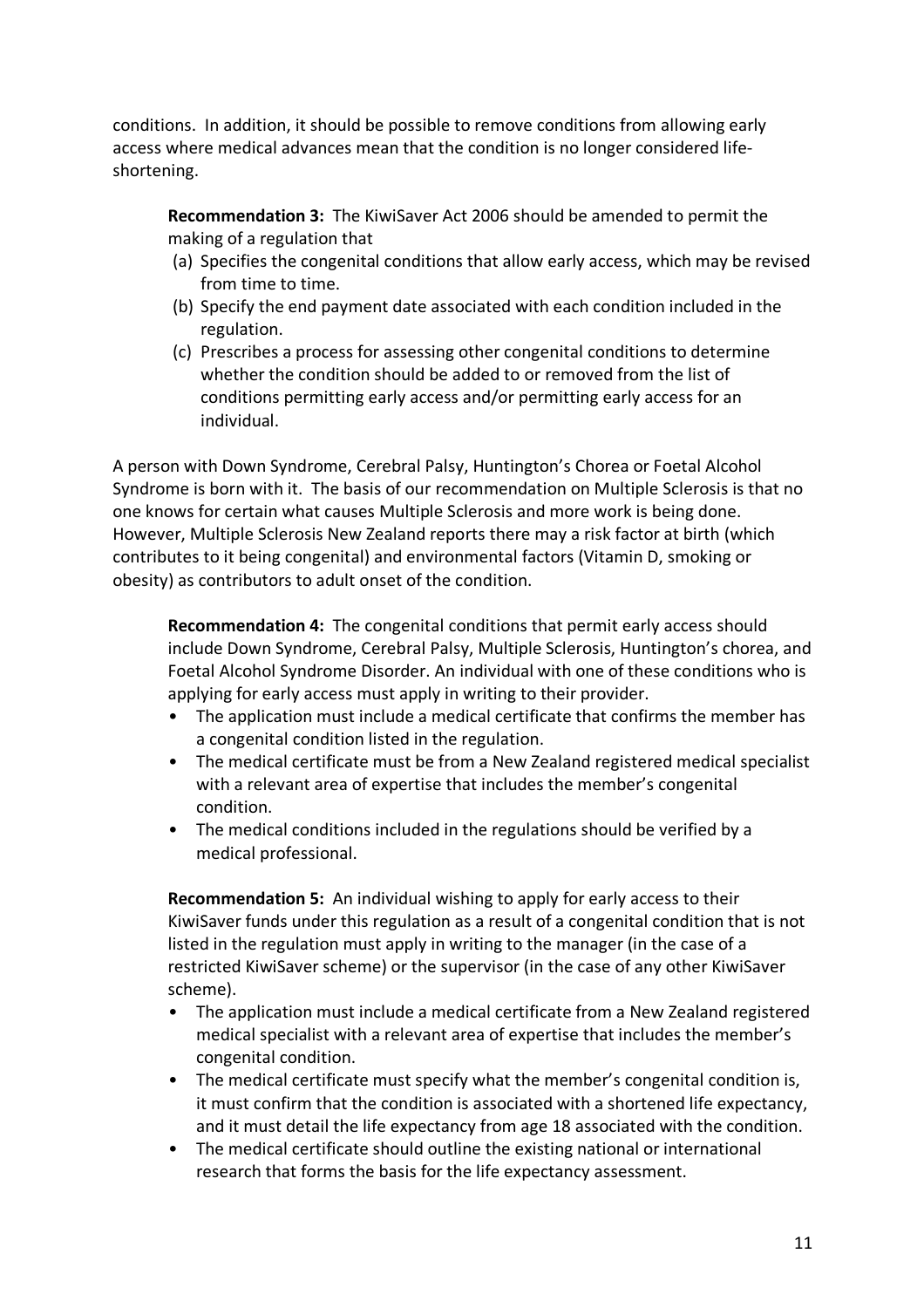- A congenital condition must reduce life expectancy by at least 15 years compared to an ordinary New Zealander of the same gender to permit early access.
- The date for early access will be calculated in line with recommendation 7 (see section 6.4 below).
- If the life expectancy associated with the condition is such that the member's death is likely to be within five years of the date of application, the member should consider whether it would be more appropriate to apply under the serious illness provision.

**Recommendation 6:** The list of congenital conditions which allow early access to a member's KiwiSaver funds should be reviewed every five years. At the time of the review, submissions from relevant support groups and/or medical experts should be invited and considered.

- Submissions must include a letter of support from a New Zealand registered medical specialist with a relevant area of expertise that includes the congenital condition that is the subject of the submission.
- The letter of support must confirm that the condition is associated with a shortened life expectancy, and it must detail the life expectancy from age 18 associated with the condition.
- The letter of support must outline the national or international research that forms the basis for the life expectancy assessment.
- A congenital condition must reduce life expectancy by at least 15 years compared to an ordinary New Zealander of the same gender to be added to the list.

# 6.4 End payment date for early access

A key consideration is the age at which early access should be permitted for KiwiSaver members with a life-shortening congenital condition. Currently the standard end payment date for an ordinary KiwiSaver member is age 65. Using the life expectancy tables produced by Statistics NZ, a male born in 1951 at age 18 had a life expectancy of 81, which equated to an expected retirement period of 16 years, or 25% of his adult life. We suggest it would be reasonable to assess the end payment date for a KiwiSaver member with a life-shortening congenital condition to provide an equivalent proportion of time in retirement. As an example, if the life expectancy of the member is 57 years, then allowing access to their KiwiSaver funds at age 47 would provide for a retirement period of 10 years, representing 26% of their adult life.

**Recommendation 7:** The age at which early access is permitted for any condition should be calculated to provide a retirement period that is equivalent to the expected retirement period of an ordinary member, expressed as a proportion of adult life (from age 18).

• Currently the proportion of adult life that is spent in retirement for an ordinary member should be specified as 25%.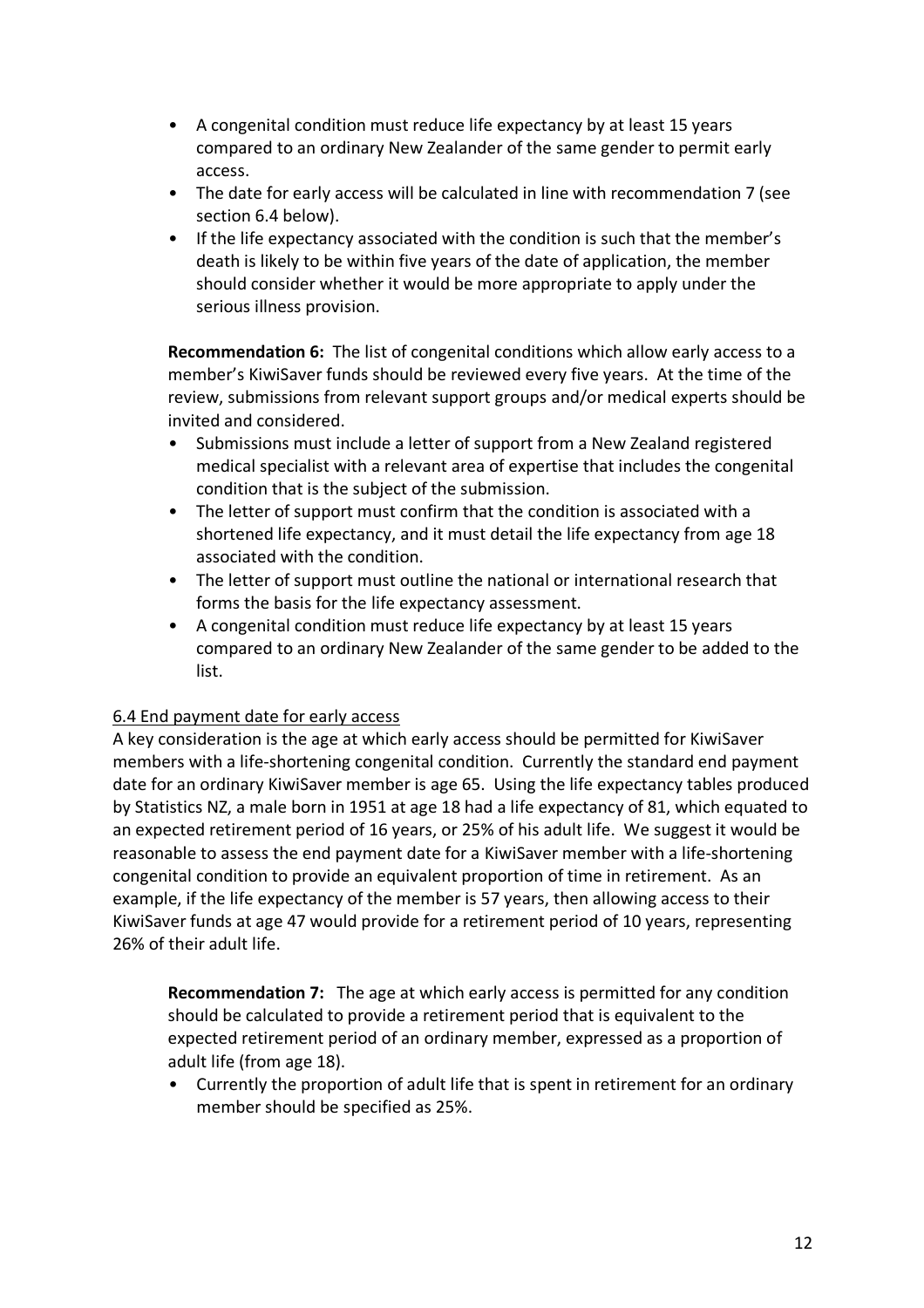**Recommendation 8:** The proportion of adult life (from age 18) that is spent in retirement for an ordinary member should be reviewed every ten years to take account of changes in life expectancy, and the end payment date for congenital conditions revised to maintain alignment if it changes.

#### 6.5 Application process

All withdrawals from a KiwiSaver account require an application. The process associated with withdrawals for serious illness provides a foundation for a suitable process for withdrawals by members with a life-shortening congenital condition, as there is a medical element. KiwiSaver providers and trustees cannot be expected to have the requisite expertise to determine whether a member has a congenital condition that permits early withdrawal, therefore it is appropriate to require verification by an appropriate medical expert.

**Recommendation 9:** The process to apply for the earlier end payment date will require an application by the member, including a statutory declaration, accompanied by confirmation by an appropriate registered medical specialist that the member has a condition on the regulatory list.

#### 6.6. KiwiSaver withdrawals are not income

KiwiSaver members with a life-shortening congenital condition who are not working may be in receipt of a government benefit to provide financial support. Some benefits are affected by income earned by the recipient. An ordinary KiwiSaver member, who reaches the end payment date, will usually receive NZ Superannuation which is a universal government payment, that is unaffected by the withdrawal of KiwiSaver funds. For equity reasons, it is appropriate that a member who has an earlier end payment date should be treated similarly.

**Recommendation 10:** The withdrawal of KiwiSaver funds by a member with a lifeshortening congenital condition should not be treated as income.

# **7. Other Issues**

In the course of preparing this report, we have identified a range of issues that are beyond the scope of this report, but are worth noting for possible future investigation and consideration.

#### 7.1 Legal Capacity

In some cases, the congenital conditions that are life-shortening are associated with a degree of intellectual impairment. Article 12 of the UNCRPD, 'Equal recognition before the law', is relevant here. This article recognises that persons with disabilities should enjoy legal capacity on an equal basis with others in all aspects of life. This makes provisions for supports and safeguards for decision making, prevention of abuse and control of financial affairs.

New Zealand is in the process of reporting to the United Nations Committee on the Rights of Persons with Disabilities for our combined second and third periodic review. The UN Committee has asked the government to identify 'measures taken to ensure that responsive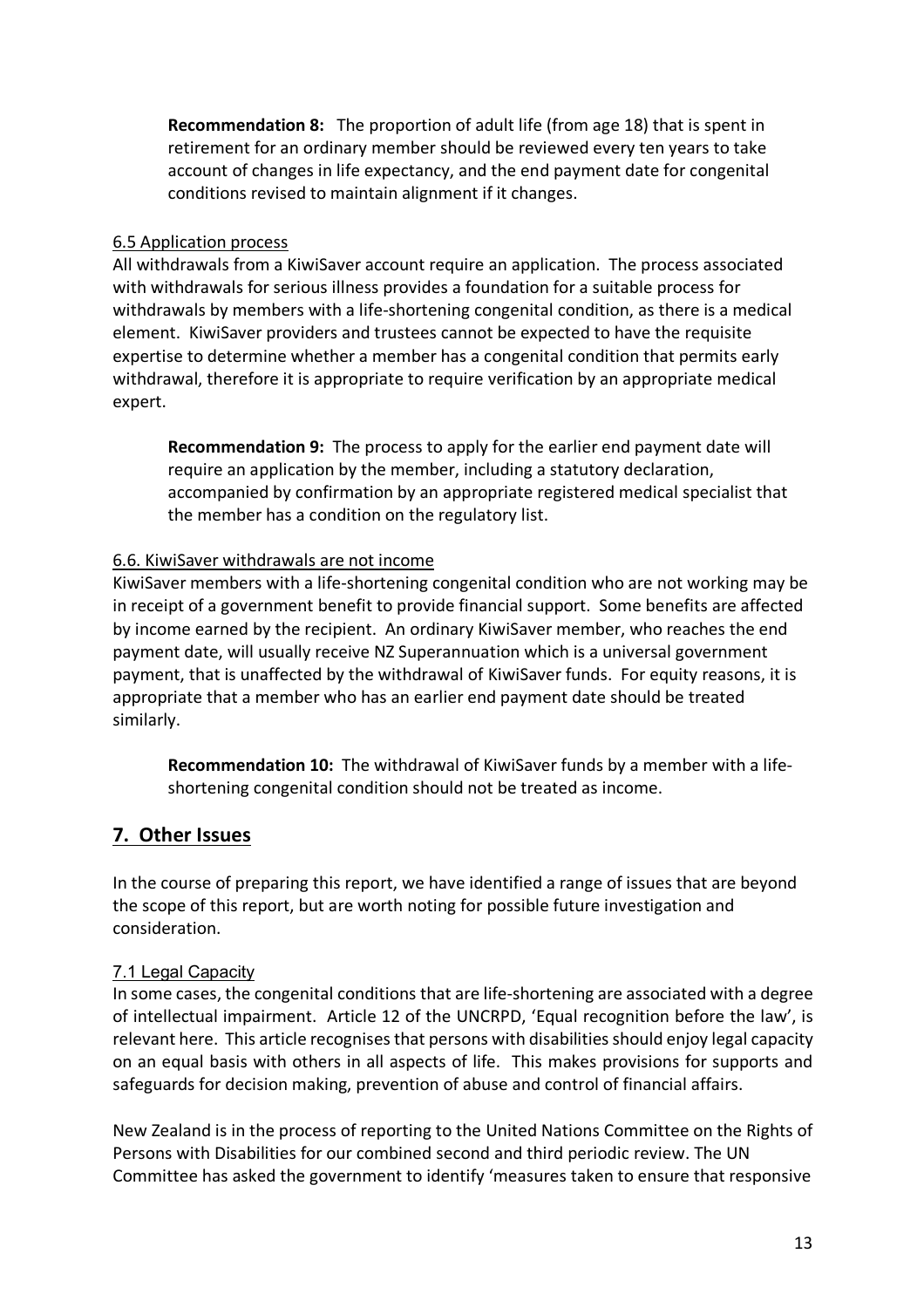and tailored supports are available and affordable to all persons with disabilities to exercise their legal capacity and to manage their financial affairs, particularly for persons with psychosocial and/or intellectual disabilities (NZ Govt. draft response current to 15 August 2018, p.32). The government has also been asked to provide information about measures taken to revise the relevant laws on supported decision making that are in full conformity with Article 12. This relates to making a shift from substitute to supported decision making and impacts on how consent, competence and mental capacity are defined and operationalised in policy and practice.

We note as an update on the government's draft response on the implementation of the UNCRPD, that the Office of Disability Issues has undertaken a stocktake to identify any legislation that is not consistent with the UNCRPD. This work yielded 59 pieces of legislation, 31 of which were identified as likely contravening the Convention.

Further work should be undertaken to

- Consider how New Zealand's commitment to the UNCRPD can be best reflected in the KiwiSaver framework, both currently and in relation to any changes
- Consider how someone with impairments affecting their mental capacity can be appropriately safeguarded in regards to informed consent and appropriately authorised legal representatives (e.g. welfare guardian or enduring power of attorney) acting on their behalf where necessary.

# 7.2 Provision of Information and Advice

The ability for someone like Mr Fairhall to become a KiwiSaver member under current scheme regulations raises a concern about the information and advice provided to pending and new members about the appropriateness of KiwiSaver for them. While KiwiSaver membership is generally seen as a positive option for most New Zealanders, there will always be exception. People must have sufficient information to be able to make a fully informed decision as to whether membership is the best decision for their particular circumstances. The exception to this would be if membership was compulsory for particular New Zealanders, such as those over the age of 18.

#### 7.3 Prevalence of Different Conditions

The most common responses to questions about prevalence rates of different impairments in New Zealand reports and literature are "we don't know", "it is limited and more research is needed," "it's too old to use" or "that it is not publicly available". Most prevalence and incidence rates given are based on overseas research. As an example, there is no New Zealand data on prevalence and/or incidence of Fetal Alcohol Syndrome Disorder [FASD] but international studies suggest that around 3% of births may be affected.

Further consideration could be given to:

- What data is available that could be analysed to get a better understanding of age of death, cause of death, life expectancy from birth for different age bands (cohorts) for different impairments/population groups?
- This information may be available and could be analysed further from MoH, MSD, ACC and integrated data sets.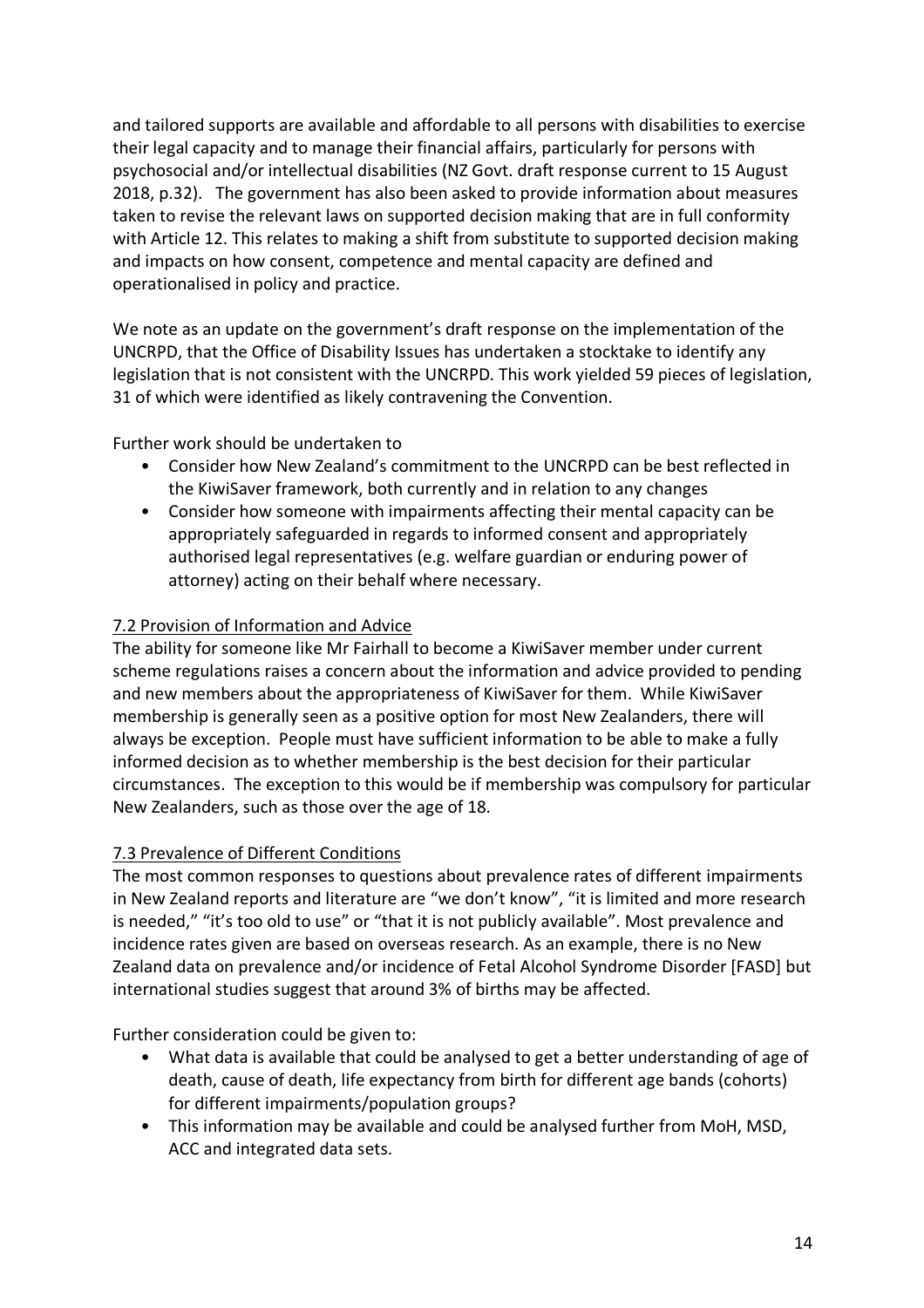#### 7.4 Serious Illness Provisions

The current provisions for early withdrawal of KiwiSaver funds include that of "serious illness". This raises questions as to how the criteria for serious illness are defined and operationalised. For example, does 'permanently affects your ability to work' include unpaid/voluntary work?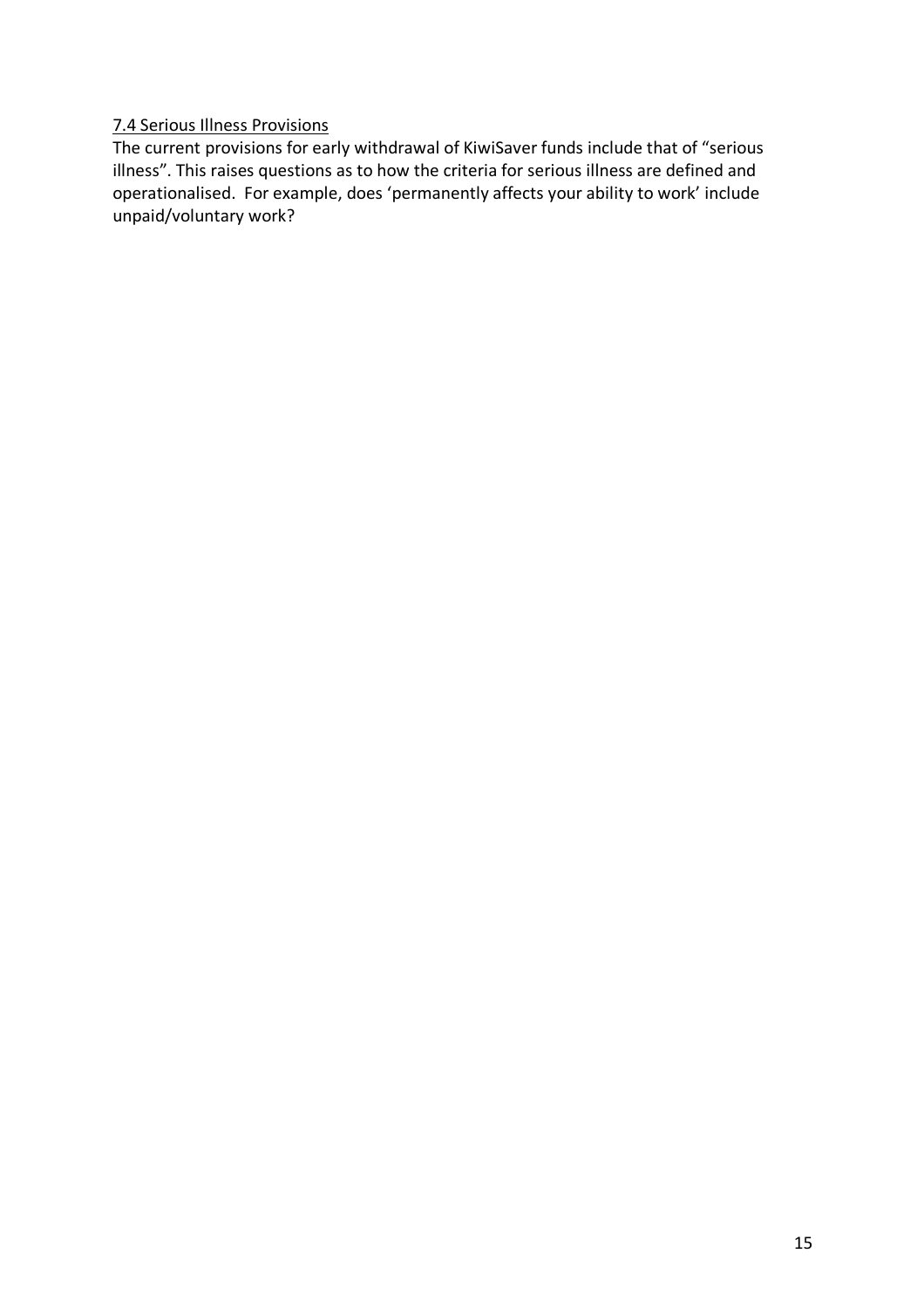# **8. References**

- Bittles, A., et al. (2004). Clinical, social, and ethical implications of changing life expectancy in Down syndrome. *Developmental medicine & Child Neurology*, 46, 282-286.
- Coppus, A.M.W. (2013). People with intellectual disability: What do we know about adulthood and life expectancy? *Developmental Disabilities Research Reviews*, 18:6-16

Emerson, E., and Hatton, C. (2014) *Health inequalities and people with intellectual disabilities.* Cambridge University Press.

- Ensor, J. (2018). New Zealand has world's highest death rate from motor neuron disease study (https://www.newshub.co.nz/home/new-zealand/2018/11/new-zealand-hasworld-s-highest-death-rate-from-motor-neuron-disease-study.html)
- Fehlings, D. & Hunt, C. (2017). Cerebral Palsy. M. Wehmeyer et al. (Eds). *A Comprehensive Guide to Intellectual & Developmental Disabilities (*2nd ed.), pps. 263-273. Baltimore: Paul Brookes.
- Forster-Gibson, C. & Holden, J. (2017). Fragile X Syndrome in M. Wehmeyer et al. Eds. *A Comprehensive Guide to Intellectual & developmental Disabilities* (2nd ed.), pps. 209-217 Baltimore: Paul Brookes.
- Glasson, E et al, 2017 Trends in ageing for people with Down syndrome: A 56 year cohort study in Western Australia, Innovation in Ageing, Volume 1, Issue 1, 1 July, page 1334 https://doi.org/10.1093/geroni/igx004.4892
- Global Burden of Disease Studies: Global, regional and national burden of motor neuron diseases 1990-2016 – a systemic analysis for the Global Burden of Disease Study 2016, released 2018.
- Haveman, M.J., et al.(2009). *Report on the State of Science on Health Risks and Ageing in People with Intellectual Disabilities*. IASSID Special Interest Research Group on Ageing and Intellectual Disabilities/Faculty Rehabilitation Sciences, University of Dortmund. (https://www.iassidd.org/wp-content/uploads/2019/02/haveman-et-al-state-of-thescience.pdf)
- Heslop, P., Blair, P., Fleming, P., Hoghton, M., Marriott, A., & Russ, L. (2013) *Confidential Inquiry into premature deaths of people with learning disabilities (CIPOLD): Final Report*. Norah Fry Research Centre
- Hirvikoski, T et al (2016) Premature mortality in autism spectrum disorder. *British Journal of Psychiatry.* 2016 Mar;208(3):232-8. doi: 10.1192/bjp.bp.114.160192. Epub 2015 Nov 5.
- McCarron, M. et al. (2011) *Growing Older with an Intellectual Disability in Ireland in 2011: First Results from the Intellectual Disability Supplement of The Irish Longitudinal Study on Ageing*. School of Nursing and Midwifery, Trinity College Dublin.
- McCarron, M. et al (2014). A prospective 14 year longitudinal follow up of dementia in persons with Down syndrome. *Journal of intellectual Disability Research*, vol. 58, issue 1,
- MENCAP *Health inequalities research* https://www.mencap.org.uk/learning-disabilityexplained/research-and-statistics/health/health-inequalities
- Ministry of Social Development (2016). Life Expectancy at Birth in *The Social Report*. Available at http://socialreport.msd.govt.nz/health/life-expectancy-at-birth.html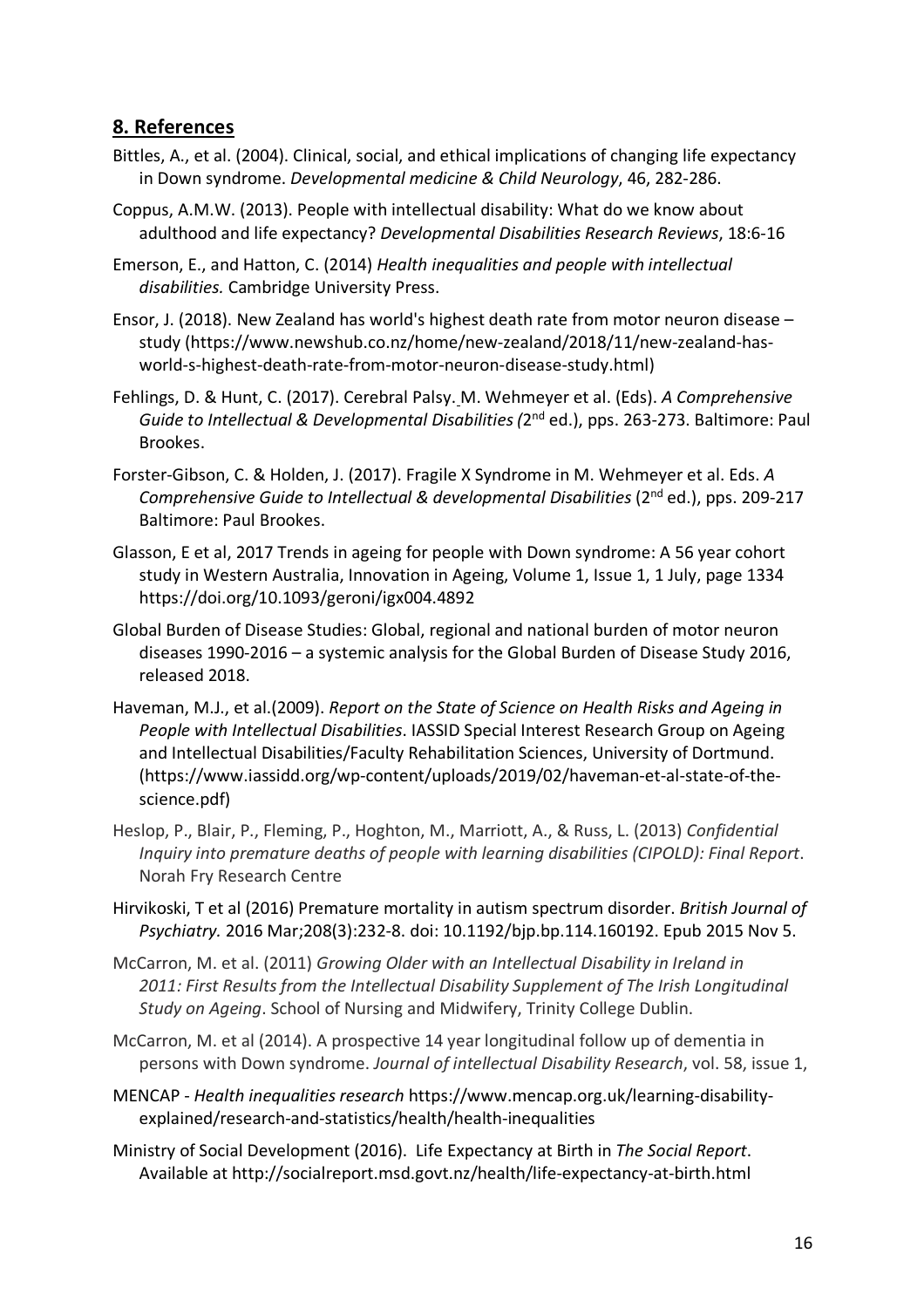- Mirfin-Veitch, B. & Paris, A. (2013). *Primary health and disability: A review of the literature.* Auckland: Te Pou o Te Whakaaro Nui.
- National Development Team for Inclusion. *Improving Health and Lives.* (https://www.ndti.org.uk/our-work/our-projects/peoples-health/improving-health-andlives-ihal)
- NHS Digital site (2016/17) *Learning Disability Observatory* (https://digital.nhs.uk/ services/general-practice-gp-collections/service-information/learning-disabilitiesobservatory-2017-18)
- Nichols, Murray & Vos (2018). Global, regional, and national burden of motor neuron diseases 1990–2016: a systematic analysis for the Global Burden of Disease Study 2016. *The Lancet Neurology.* (http://www.healthdata.org/research-article/global-regional-andnational-burden-motor-neuron-diseases-1990%E2%80%932016-systematic)
- NZ Government (2018). *The New Zealand Government response to the List of issues prior to submission of the combined second and third periodic review of New Zealand* (draft current to 15 August 2018). (https://www.odi.govt.nz/united-nations-convention-onthe-rights-of-persons-with-disabilities/second-periodic-review/)
- O'Leary, L., Hughes-McCormack, L.' Dunn, K., and Cooper, S. (2018). Early death and causes of death of people with Down syndrome: A systematic review, *Journal of Applied Research in Intellectual Disabilities* 31 (5) September 2018: 687-708. 2018
- Rickard, W., & Donkin, A. (2018). *A Fair, Supportive Society: Summary Report.* [London]: Institute of Health Equity. (http://www.instituteofhealthequity.org/resources-reports/afair-supportive-society-summary-report/a-fair-supportive-society-summary-report.pdf)
- Scotter, E. (2015). Motor Neurone Disease: bringing New Zealand patients onto the world stage. *New Zealand Medical Journal*, 20 Feb., 2015, vol. 128, no.1409
- Scottish Learning Disability Observatory https://www.sldo.ac.uk/
- Special Olympics New Zealand. (2012). *Special Olympics New Zealand Athlete Health Overview.* Wellington: Special Olympics New Zealand.
- Stancliffe, R. et al. (2012) Demographic Characteristics, Health Impairments, and Residential Service Use in Adults with Down Syndrome in 25 U.S. States. *Intellectual and Developmental Disabilities*: April 2012, Vol. 50, No. 2, pp. 92-108.
- Stancliffe, R., Krammer, and Nye-Lengerman, K. (*2018*) Exploring Retirement for Individuals with Intellectual and Developmental Disabilities: An Analysis of National Core Indicators Data. *Intellectual and Developmental Disabilities*: August 2018, Vol. 56, No. 4, pp. 217- 233.
- Trinity College Longitudinal Study on Learning Disability and ageing Ireland. https://www.tcd.ie/tcaid/research/publications/
- UK Trades Union Congress (2013). *Life expectancy, inequalities and state pension outcomes.*  Trades Union Congress: August 2013.
- University of Otago (2017). *Economic Discussion Papers N. 1703: A balancing approach: using the living standards framework to assess different retirement income policies*.